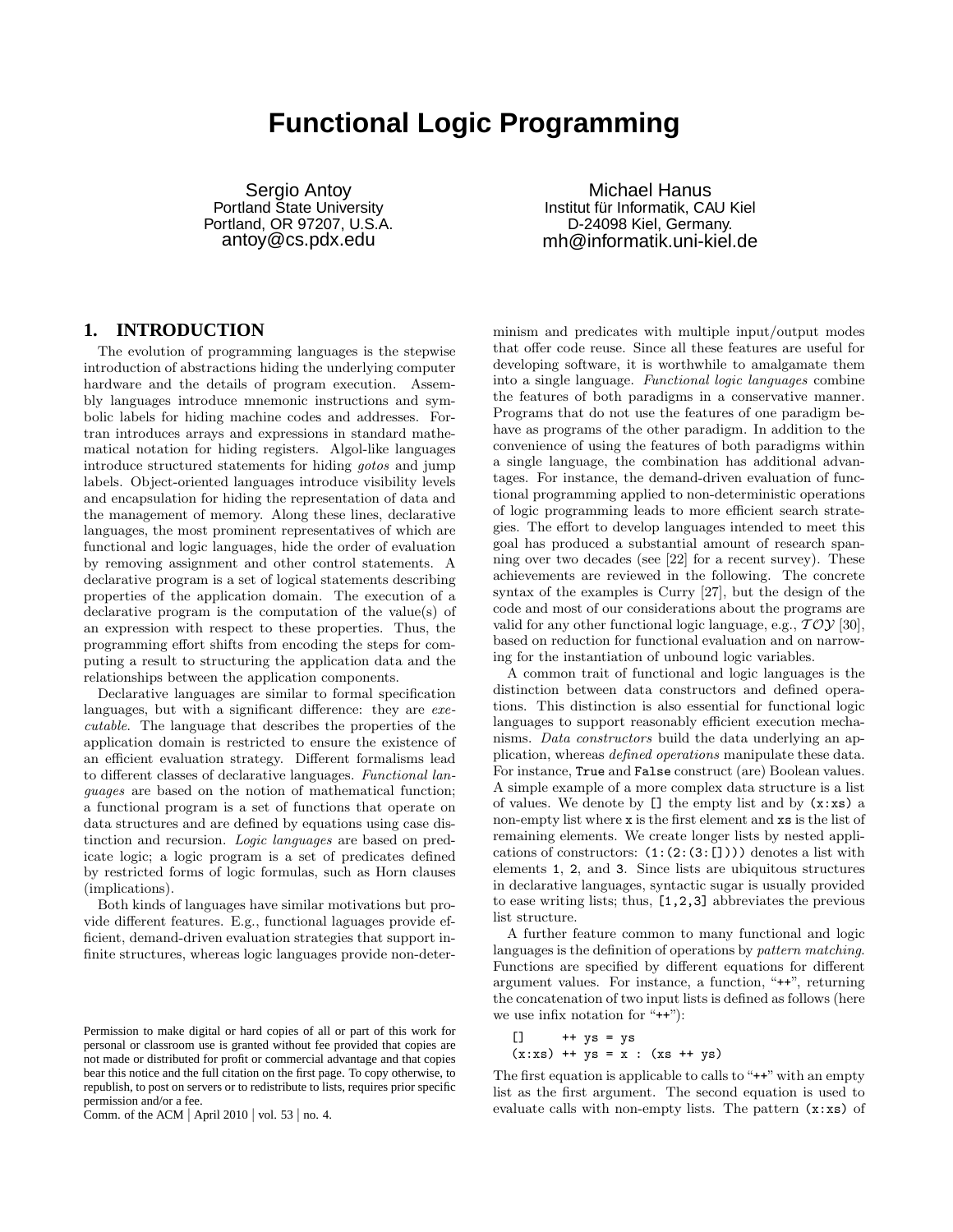the second equation combines case distinction (the list is not empty) and selectors (let x and xs be the head and tail of the argument list) in a compact way. The meaning of this definition is purely equational; expressions are evaluated by replacing left-hand sides by corresponding right-hand sides (after substituting the equation's variables with corresponding actual arguments). These replacement steps are also called *reductions*, and the defining equations are often called *rules*, since they are applied from left to right.

The definition of functions by equations containing patterns in the parameters of the left-hand sides is well known from functional languages, such as ML [32] or Haskell [34]. Purely functional languages stipulate that rules must be *constructor-based*. The patterns in each defining rule consist only of constructors and variables (formal parameters). This excludes rules like

### $(xs + ys) + zs = xs + (ys + zs)$

Such an equation describes a property (associativity) of the operation "++" rather than a constructive definition about its evaluation. The restriction to constructor-based rules is an important factor to support execution with efficient strategies. "Execution" in functional languages means reducing expressions containing defined operations to *values* (i.e., expressions without defined operations) by applying defining equations ("replacing equals by equals").

The *logic* component of functional logic languages comes into play when computing with incomplete information. The problem is to evaluate an expression containing a subexpression  $e$  such that the value of  $e$  is unknown, but it is known that e must satisfy certain conditions. In a computation, e is represented by a free variable and the conditions on e constrain the values that e may assume. For instance, consider the equation  $z_{s+1}[2] = := [1,2]$ . (We use the symbol  $"=="$  for equations that should be solved in order to syntactically distinguish them from equations that define operations.) This equation states that we are interested only in the values for the variable zs that satisfy the equation. In this case we have to replace or instantiate zs with the list [1]. The combination of variable instantiation and term reduction is called *narrowing*, originally introduced in automated theorem proving [37] and first proposed for programming in [35]. In general, there might be infinitely many instantiations for the free variables of an expression. The research on functional logic languages has led to reasonable narrowing strategies that avoid a blind guessing of all the potential values of a variable [4]. Good strategies, as discussed later, perform only "constructive" guessing steps: They instantiate free variables only if the instantiation is necessary to sustain a computation and only with those values that are demanded to perform a reduction step. For instance, in the evaluation of zs++[2], zs is replaced either by the empty list [] or by a non-empty list (x:xs) where the head and tail are again unknown. Either instantiation enables a reduction step with one of the rule defining "++". Not every instantiation will lead to a result; thus, some instantiation might be later discarded. Good narrowing strategies ensure that the cost of an instantiation is incurred only when a guess for an unknown value is necessary. Expressions without unknowns or with unknowns that don't need to be known are evaluated as in functional languages.

The capability to compute with unknowns supports new forms of code reuse. As we have seen in the equation above, we can compute the prefix of a list by narrowing. Similarly, the equation  $z_{s+1}[e] = := [1,2,3]$  is solved by instantiating e with the last element of the right-hand side list (and zs with the remaining list). Thus, we can reuse the concatenation operation "++" to compute the last element of a list. We can also define an explicit function last for this purpose:

$$
last xs | zs++[e] == xs
$$
  
= e  
where zs, e free

Here, we add both a *condition* to a defining rule, so that this rule is applicable only if the condition (the equation between "|" and "=") can be solved, and a declaration of the variables introduced by the rule (the where ... free clause).

Although code reuse originating from the evaluation of operations with unknown arguments is well known in logic programming, functional logic languages provide additional structures for reusing code. For instance, it is apparent from the above rule defining last that this rule is applicable only if the actual argument has a form that matches the result of narrowing zs++[e]. Thus, we can re-formulate the above rule as:

#### last  $(zs++[e]) = e$

Note that purely functional languages, such as Haskell, do not allow this rule because it is not constructor-based; rather it contains a *functional pattern*, that is, a pattern with a defined function inside. When a rule of this kind is applied to some function call, the functional pattern is evaluated (by narrowing) to some value (which likely contains variables) which is then unified with the actual argument. Since the functional pattern zs++[e] can be narrowed to infinitely many values ([e] for  $z = [$ ],  $[x1, e]$  for  $z = [x1], \ldots$ , it abbreviates an infinite number of ordinary patterns. Similarly to narrowing, it is not necessary to guess all these patterns at run time. Instead, the necessary patterns can be computed in a demand-driven manner during pattern matching [7].

These examples show the potential of functional logic languages: writing programs as clear specifications that abstract from the evaluation order, contain unknowns, and reuse defined operations in various ways. Of course, there is a price to pay for these advanced features. Dealing with unknowns requires the consideration of different alternatives during run time; in other words, computations might be non-deterministic. This non-determinism is *don't-know*, and finding all the solutions of a problem may require considering many non-deterministic alternatives. To make nondeterminism practically useful, the number of alternatives that must be considered by the execution of a program should be contained. This is provided by the evaluation strategy that will be the subject of Section 3.

## **2. CURRY**

Curry [27] is a functional logic language developed by an international community of researchers to produce a standard for research, teaching, and application of functional logic programming. Details can be found at www.currylanguage.org. In the following we give an overview of Curry with emphasis on aspects relevant to functional logic programming.

The syntax of Curry borrows heavily from that of Haskell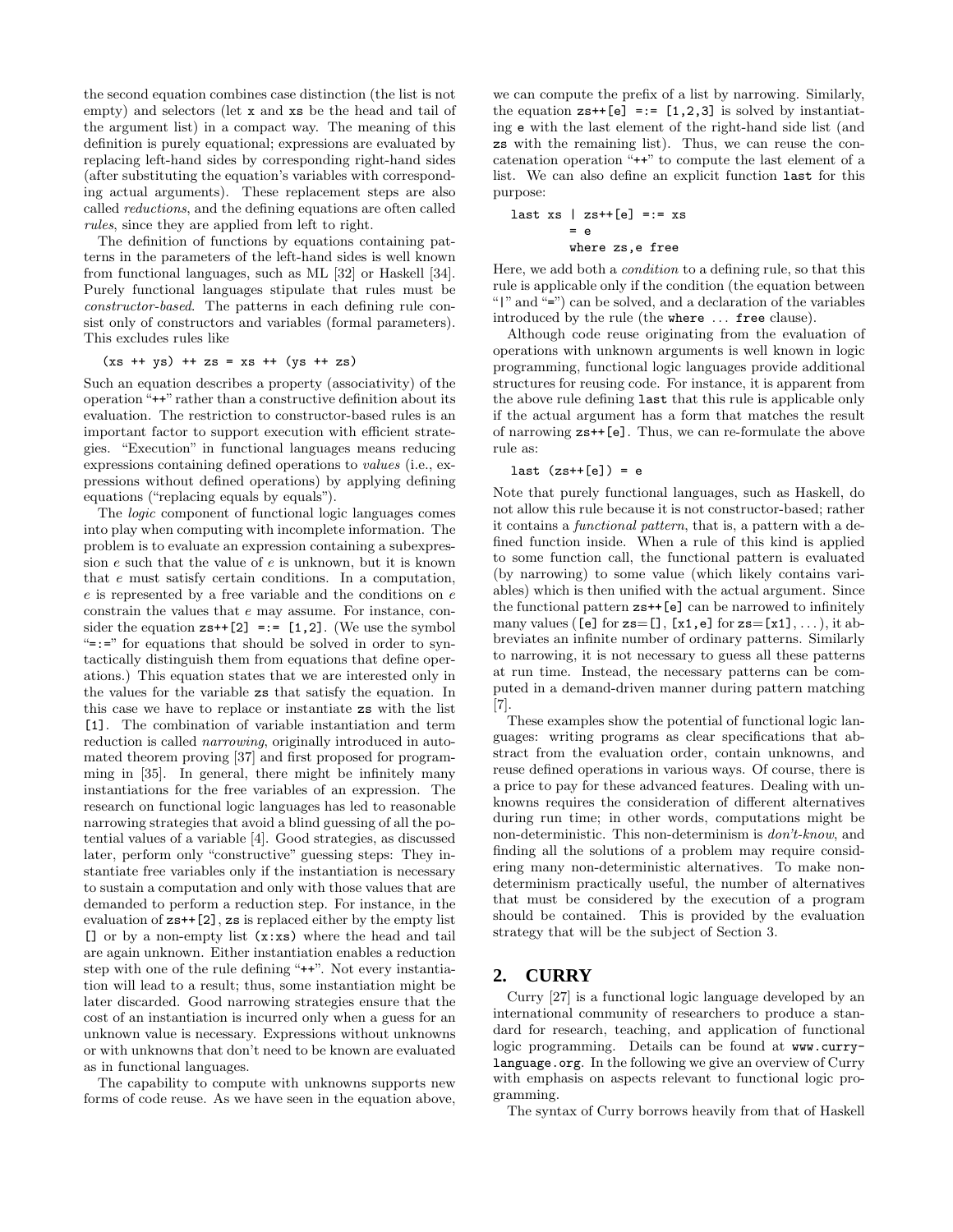[34]. In fact, Curry mainly introduces a single syntactic extension (the declaration of free variables) with respect to Haskell, although the underlying evaluation strategy is different (see below). Thus, a Curry *program* is a set of definitions of data types and operations on values of these types. A *data type* is declared by enumerating all its constructors with the respective argument types. For example:

```
data Bool = True | False
data BTree a = Leaf a
             | Branch (BTree a) (BTree a)
```
The type BTree is *polymorphic*, that is, the type variable a ranges over all possible type expressions, and it has two constructors Leaf and Branch. Operations on polymorphic data structures are often generic. For instance, the following operation computes the number of nodes (branches and leaves) of a binary tree, where the (optional) first line defines the type signature:

```
size :: BTree a -> Int
size (Leaf ) = 1size (Branch t1 t2) = 1 + size t1 + size t2
```
Thus, size (Branch (Leaf 1) (Leaf 3)) evaluates to 3. As in Haskell, the names of (type) variables and operations usually start with lowercase letters, whereas the names of type and data constructors start with an uppercase letter. The application of f to e is denoted by juxtaposition (f e), except for infix operators such as "+". Curry, in contrast to Haskell, may use the operation size to compute binary trees of a particular size. For example, if t is a free variable, the evaluation of size  $t == 3$  instantiates  $t$  to the tree structure (Branch (Leaf x1) (Leaf x2)), where x1 and x2 are free variables that remain unspecified because their values do not affect the equation.

As discussed earlier, finding solutions to an under-specified problem requires the non-deterministic evaluation of some expression. The ability to perform non-deterministic computations supports an interesting language feature, namely the definition of *non-deterministic operations*. These operations deliver more than one result with the intended meaning that one result is as good as any other. The archetype of non-deterministic operations is the binary infix operation "?", called *choice*, that returns one of its arguments:

```
x ? y = x
```

```
x ? y = y
```
Thus, we can define the flipping of a coin as:

coin = 0 ? 1

Non-deterministic operations are unusual at first glance, but they are quite useful for programming. Note that the result of a non-deterministic operation is a single (indeterminate) value rather than the set of all possible values. Thus, the value of coin is not the set  $\{0, 1\}$ , but one element of this set. The "single-element" view is important to exploit demanddriven evaluation strategies for the efficient evaluation of such operations. For instance, it might not be necessary to compute all results of a non-deterministic operation if the context demands only values of a particular shape. A concrete example of this advantage is given in the following paragraphs. It should be noted that there exists a declarative foundation (i.e., model-theoretic, big-step, and fixpoint semantics) for non-deterministic operations [19].

To show a slightly more interesting example involving non-

deterministic operations, consider the definition of an operation that inserts an element into a list at an indeterminate position:

```
insert x ys = x : ysinsert x (y:ys) = y: insert x ys
```
Since both rules are applicable in evaluating a call to insert with a non-empty list, insert 0 [1,2] evaluates to any of [0,1,2], [1,0,2], or [1,2,0]. Thus, insert supports a straightforward definition of a permutation of a list by inserting the first element at some position of a permutation of the tail of the list:

```
perm [] = []perm(x:xs) = insert x (perm xs)
```
Permutations are useful for specifying properties of other operations. For instance, a property of a sort operation on lists is that the result of sorting is a permutation of the input list where all the elements are in ascending order. Since functional logic languages can deal with several results of an operation as well as failing alternatives, it is reasonable to specify sorted lists by an operation sorted that is the identity only on sorted lists (and fails on lists that are not sorted):

```
sorted [] = []sorted [x] = [x]sorted (x:y:ys) | x \leq y = x : sorted(y:ys)
```
Altogether, the expression "sorted (perm xs)" specifies the sorted permutation of a list  $xs$ . Since Curry evaluates nondeterministic definitions, this specification of sorting is executable. Although it seems that a complete strategy has to compute *all* the permutations, a good strategy does better than that. Modern functional logic languages, including Curry, use demand-driven strategies that do not always evaluate expressions completely. For instance, the argument (perm xs) of the expression sorted (perm xs) is evaluated only as demanded by sorted. If a permutation starts with out of order elements, as in 2:1:perm ys, sorted will fail on this expression without further evaluating perm ys, i.e., the evaluation of all the permutations of ys is avoided. This demand-driven search strategy reduces the overall complexity of the computation compared to a simple generate-andtest strategy. Compared to other sorting algorithms, this program is still inefficient since we have not used specific knowledge about sorting collections of objects efficiently.

Non-deterministic operations promote concise definitions, as shown by perm above. It is interesting to observe that narrowing, that is, computation with free variables that are non-deterministically instantiated, and the evaluation of non-deterministic operations without free variables, have the same expressive power. For instance, one can replace a free variable of type Bool in an expression by the nondeterministic operation genBool that is defined by

### genBool = True ? False

so that it evaluates to any value of type Bool. The equivalence of narrowing with free variables and the evaluation of such non-deterministic generator functions is formally stated in [8] and the basis of a recent Curry implementation [13].

Nevertheless, modern functional logic languages provide both features because both are convenient for programming. There is a subtle aspect to consider when non-deterministic expressions are passed as arguments to operations. Consider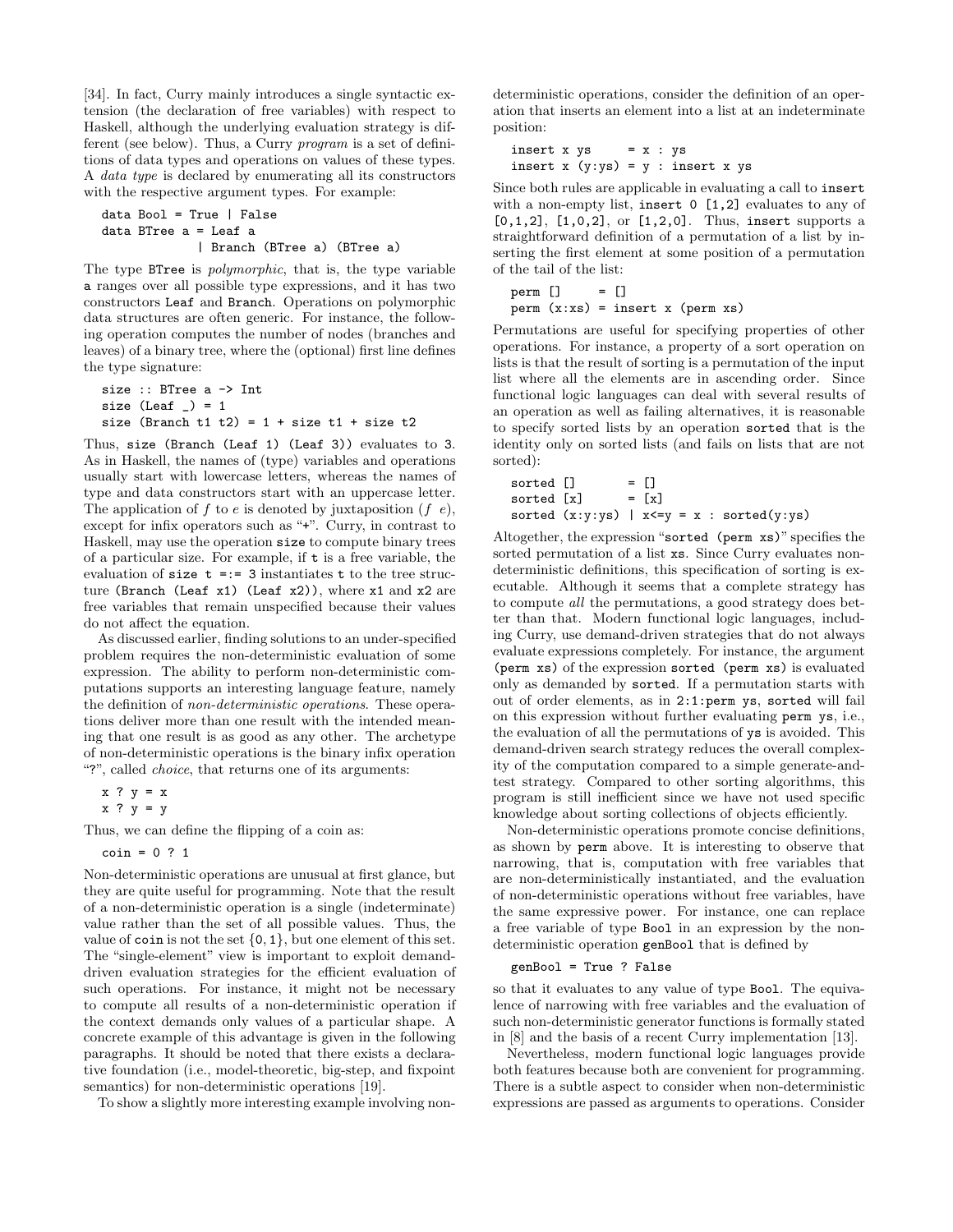the operation:

#### double  $x = x+x$

and the expression "double coin". Evaluating the argument coin (to 0 or 1) before passing it to double yields 0 and 2 as results. If the argument coin is passed unevaluated to double, we obtain in one rewrite step the expression coin+coin which has four possible rewrite derivations resulting in the values 0, 1 (twice), and 2. The former behavior is referred to as *call-time choice* semantics [28] since the choice of the value of a non-deterministic argument is made at call time, whereas the latter is referred to as *need-time choice* semantics since the choice is made only when needed.

Although the call-time choice resembles an eager or callby-value evaluation behavior, it fits well into the framework of demand-driven or lazy evaluation where arguments are shared to avoid the repeated evaluation of the same expression. For instance, the actual argument (e.g., coin) associated to the formal parameter  $x$  in the rule "double  $x =$ x+x" is not duplicated in the right-hand side. Rather both occurrences of x refer to the same term, which consequently is evaluated only once. This technique, called *sharing*, is essential to obtain efficient (and optimal) evaluation strategies. The call-time choice is the semantics usually adopted by current functional logic languages since it satisfies the principle of "least astonishment" in most situations [19].

Curry also supports the use of constraint solvers, since the condition of a rule is not restricted to a Boolean expression as in Haskell. The condition of a rule can be any *constraint* that must be solved before applying the rule. A constraint is any expression of the predefined type Success. The type Success is a type without constructors but with a few basic constraints that can be combined into larger expressions. We have already seen the constraint operation "=:=", which is a function that maps its arguments into the type Success. Furthermore, there is a conjunction operation on constraints, "&", that evaluates its two arguments concurrently. Beyond these basic constraints, some Curry implementations also offer more general constraint structures, such as arithmetic constraints on real numbers or finite domain constraints, together with appropriate constraint solvers. This enables the implementation of very effective algorithms to solve specific constraints. In this way, programs access and combine predefined constraints in a high-level manner.

Curry has a variety of other language features for highlevel general purpose programming. Similarly to Haskell, it is strongly typed with a polymorphic type system for reliable programming. Generic programming is also obtained through higher-order operations. Curry supports modules and offers input/output using the monadic approach like Haskell [34]. Moreover, it predefines primitive operations to encapsulate search, that is, to embed the non-deterministic search for solutions into purely functional computations by passing some or all the solutions into list structures. The combined functional and logic programming features of Curry have been shown useful in diverse applications: for example, to provide high-level APIs to access and manipulate databases [12], to construct graphical user interfaces [26], and to support web programming [21, 26]. These developments were instrumental in identifying new design patterns that are specific to functional logic programming [6].

# **3. STRATEGY**

A crucial semantic component of a functional logic programming language is its evaluation strategy. Informally, the strategy tells which subexpression of an expression should be evaluated first. For non-strict semantics, such demanddriven semantics, that do not evaluate every subexpression, the problem is non-trivial. For functional logic languages the inherent difficulties of the problem are compounded by the presence of incomplete information in the form of free variables. The formalization of an evaluation strategy requires a formal model of computation. Various models have been proposed for functional logic programming. Rewriting systems [9] are the model that more than any other has promoted significant progress in this area.

A functional logic *computation* is the repeated transformation, by narrowing steps, of an expression e. An *elementary step* of e involves a subexpression of e. This subexpression either is a redex (*red*ucible *ex*pression) or is instantiated to obtain a redex. This redex is then reduced according to some rewrite rule of the program. The strategy produces the subexpression, the optional instantiation, and the rewrite rule that constitute a step. The strategy may produce several elementary steps of an expression. Steps that do not "interfere" with each other can be combined into a *multistep* and executed concurrently.

A computation of an expression *terminates* when the expression does not allow further steps. This expression is called a *normal form*. If a normal form contains occurrences of defined operations, such as a division by zero or the head of an empty list, it is called a *failure*, and the corresponding computation is said to *fail*. Otherwise, the normal form is called a *result* or *value* and the corresponding computation is said to *succeed*. The non-deterministic nature of functional logic programming may lead to multiple outcomes of a computation. An expression may have several distinct results and several distinct failures. Failures are discarded, but failing computations may be both desirable and explicitly planned in the design of some programs [6]. The primary task of the strategy is to ensure that every result of an expression is eventually obtained. Not surprisingly, for functional logic programs it is undecidable to tell whether a computation will terminate.

The strategy of contemporary implementations of functional logic languages is based on a formalism called a definitional tree. A *definitional tree* [2] is a hierarchical structure of the rewrite rules defining an operation of a program. For example, consider the operation that returns a prefix of a given length of a list, where for the purpose of illustration natural numbers are represented by Zero and Successor.

| take Z        |  |                                              | $=$ $\Box$ |  |  |
|---------------|--|----------------------------------------------|------------|--|--|
| take (S n) [] |  | $= \Box$                                     |            |  |  |
|               |  | take $(S \n n)$ $(x:xs) = x : takes \n n xs$ |            |  |  |

The operation take makes an initial distinction on its first argument. The cases on this argument are zero and nonzero. In the non-zero case, the operation makes a subsequent distinction on its second argument. The cases on this argument are null and non-null. A definitional tree of the operation take [4, Example 8] encodes these distinctions, the order in which they are made, and the cases that they consider.

Definitional trees guide the evaluation strategy similarly to case expressions of functional languages, but there are significant differences. Case expressions are explicitly coded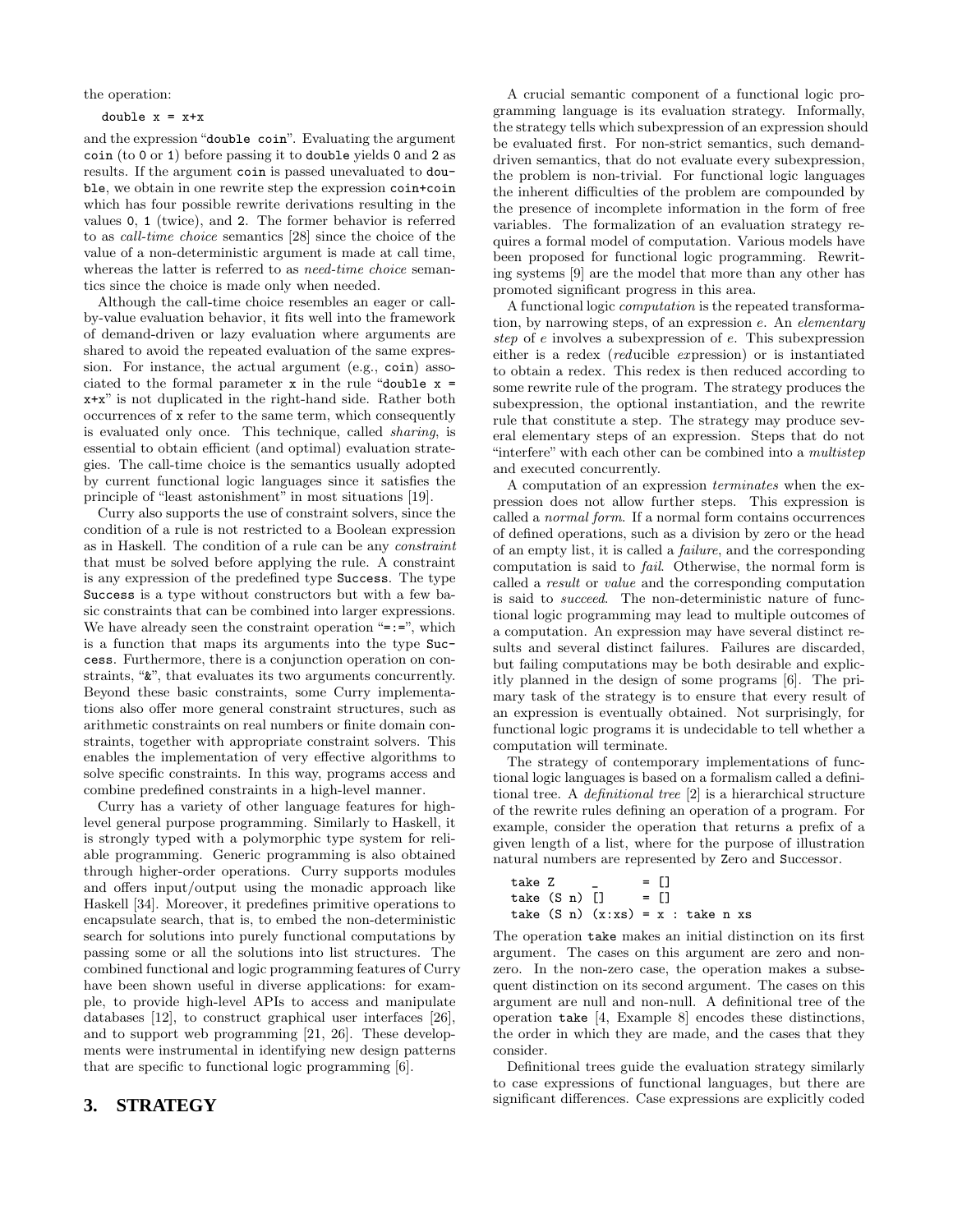by the programmer, whereas definitional trees are inferred from the rules defining an operation. This difference becomes apparent in some situation where both strategies are applicable. For example, consider the following operation:

$$
f \quad 0 \quad 0 = 0
$$

 $f = 1 = 1$ 

In Curry, the computation of  $f t 1$  results in 1 even if  $t$ does not terminate, whereas in the lazy functional language Haskell the same computation does not terminate on nonterminating  $t$  due to the fixed left-to-right evaluation of demanded arguments.

To fully support non-determinism, in a functional logic program the textual order of the rules defining an operation is irrelevant. A consequence of this stipulation is that not every operation has a definitional tree, and definitional trees may have different characteristics. This has prompted a classification of functional logic programs according to the existence and/or the kinds of the definitional trees of their operations. Implementations of functional logic languages have grown more sophisticated over time. The modern approach transforms a program of a source language, which allows operations without a definitional tree, functional patterns, and/or partially applied functions, into a semantically equivalent program of a core language in which every operation has a definitional tree [3, 8]. Each such tree is compiled into code or bytecode that implements a finite state automaton that determines both the evaluation of the arguments of a function application and the instantiation of free variables when necessary to perform a reduction.

Essential properties of an evaluation strategy are *soundness* (each computed result is correct with respect to an equational model of the program) and *completeness* (for each correct result, a corresponding value or a representative of this value is computed). Sound and complete strategies support a high-level abstract view of programming: The programmer states the intended properties of the application domain rather than the effects of individual computation steps.

Very strong properties are known for the evaluation strategy of Curry's core language. In particular, *needed narrowing* [5] is sound and complete, computes only needed steps (each computation has minimal length), and computes only disjoint instantiations (no computation is unnecessarily repeated).

The last two decades have seen a wealth of results in the area of strategies. Despite these achievements, we believe that more remains to be discovered. The promise lies in the development of strategies able to exploit the potential of parallel architectures. We will briefly discuss some possibilities in Section 6.

# **4. PROGRAMMING**

Functional logic programs mostly encode functional computations, but they can also encode non-deterministic computations and computations with incomplete information. This combination simplifies the design of some programs to a degree unparalleled by other programming paradigms. Simpler design leads to simpler proofs of program properties. The focus of this section is on encoding a specification into a program and discussing the correctness of the program with respect to its specification. We keep our discussion informal, and out of necessity, we consider only small examples.

In this section, we are not concerned with the efficiency of computations, but we will come back to this issue in Section 6.

We start with an example where the formal specification can be directly written as a program. A *regular expression* over some alphabet is an expression of the following type (we omit empty regular expressions for simplicity):

data RE a = Lit a | Alt (RE a) (RE a) | Conc (RE a) (RE a) | Star (RE a)

Except for the syntax, this declaration is identical to the usual definition of regular expression. The type variable a ranges over the type of the alphabet, i.e., we do not restrict our alphabet to characters only. A regular expression is one of the following expressions: a letter of the alphabet (Lit), a choice between two expressions (Alt), a concatenation of two expressions (Conc), or zero or more repetitions of an expression (Star). For instance, the regular expression  $ab^*$ is given a name, abstar, and is defined as an expression of type (RE Char) as follows:

abstar = Conc (Lit 'a') (Star (Lit 'b'))

Derived constructors for regular expressions are defined as new operations, e.g.:

plus re = Conc re (Star re)

The language of a regular expression is defined by a mapping that takes a regular expression and yields a set of words over the given alphabet. We prefer the functional logic programming style and define this mapping as a non-deterministic operation sem that yields *any* word (represented as a list) in the language of the given regular expression:

```
sem :: RE a -> [a]
sem (Lit c) = [c]sem (Alt \ r \ s) = sem \ r? sem s
sem (Conc r s) = sem r ++ sem ssem (Star r) = [] ? sem (Conc r (Star r))
```
This is a concise specification of the semantics of regular expressions. Since it is a functional logic program, it is also executable so that we can use it to generate words in the language of a regular expression. For instance, sem abstar evaluates to "a", "ab", "abb", ... Therefore, sem can be also used to check whether a given word w is in the language of a given regular expression re through the equation sem re  $=:=$  w. The correctness of this claim stems from the soundness and completeness of the strategy, which guarantees that the equation is satisfiable if and only if w is a value of sem re, hence, according to the definition of sem, if and only if w is in the language of re.

Moreover, we can check whether a string s contains a word generated by a regular expression re (similarly to the Unix's *grep* utility) by solving the equation:

```
xs ++ sem re ++ ys =:= s
   where xs, ys free
```
If  $s$  contains a word  $w$  generated by a regular expression re as a substring, w must be a value of sem re, and there are sequences xs and ys such that the concatenation of xs,  $w$ , and ys is identical to s. The correctness of our "grep" program again follows from the soundness and completeness of the evaluation strategy. However, there is a noteworthy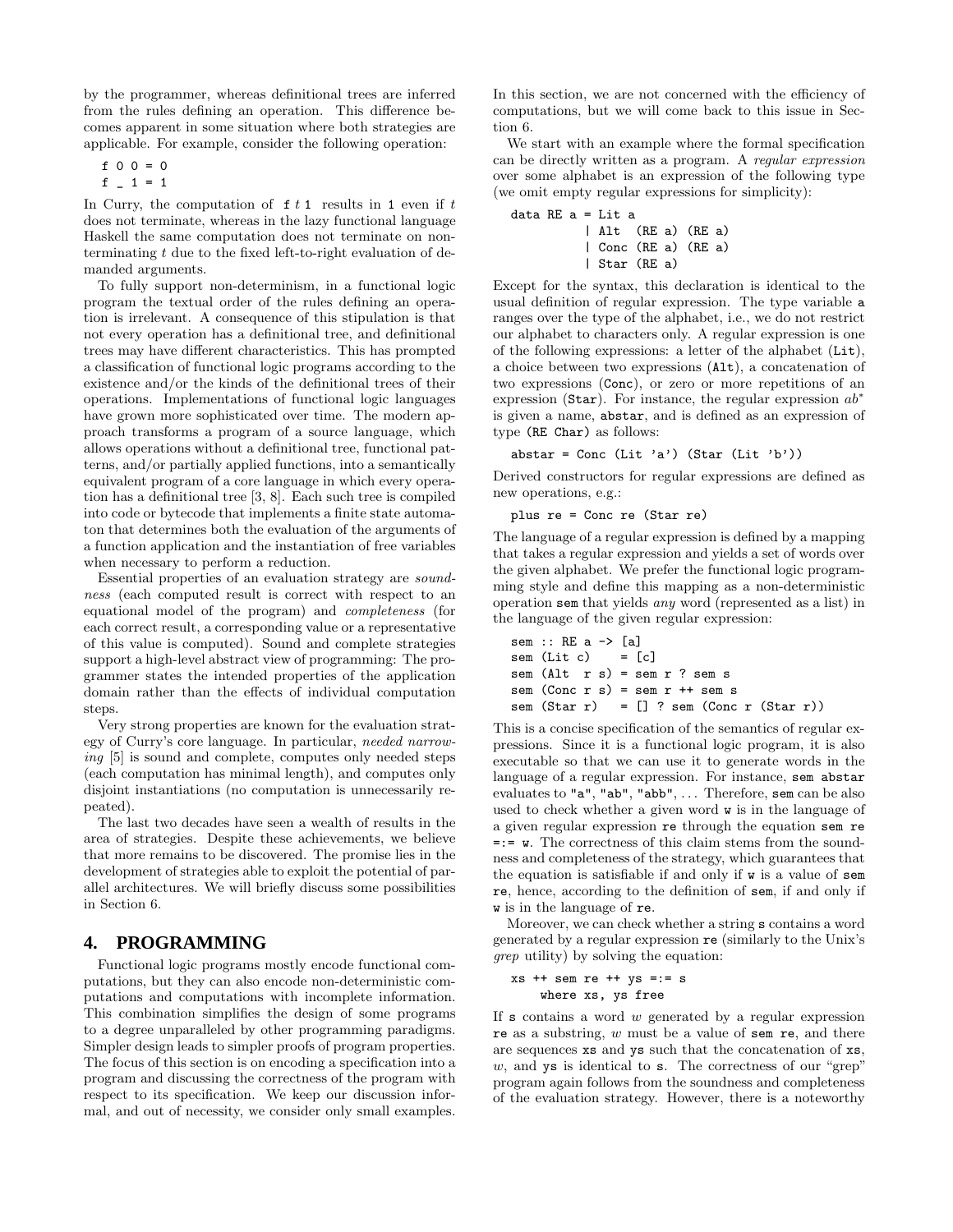difference with the previous case. Earlier, the equation was *verified*, whereas in the case the equation is *solved* for xs and ys.

If a regular expression  $r$  contains the Star constructor, the language it generates is infinite so that sem  $r$  has infinitely many results. Since a demand-driven strategy computes only the values that are required by the context, the previous equation might have a finite search space even in the presence of regular expressions with an infinite language. For instance, the equation

```
xs ++ sem abstar ++ ys =:= "abb"
    where xs, ys free
```
has a finite search space with exactly three solutions in xs and ys. Observe that we have used sem to generate regular expressions satisfying a given property.

For the next example let us consider an informal specification of the *straight selection* sort algorithm: given a nonempty sequence of elements, (1) select the smallest element, (2) sort the remaining ones, and (3) place the selected element in front of them. The only difficult-to-implement step of this algorithm is  $(1)$ . Step  $(3)$  is trivial. Step  $(2)$  is obtained by recursion. Step (1) is more difficult because it is specified non-constructively. The specification must define the minimum of a sequence—in the obvious way—but will not say how to compute it. The algorithm to compute the minimum, a problem considerably more complicated than its definition, is left to the programmer. A functional logic programmer, however, can avoid the problem entirely coding a program that "executes" the specification.

The first rule of operation sort coded below implements the above specification. The head of the rule employs a functional pattern. The input of sort is (evaluated to) a list, and one element of this list, min, is non-deterministically selected. The condition of the rule ensures that the selected element is indeed minimal in the list. The remaining code is straightforward. The operation all, defined in a standard library (*Prelude*) loaded with every program, returns True if its first argument, a predicate, is satisfied by every element of its second argument, a list. The expression  $(\min \le)$  is called a *section*. It it equivalent to a function that takes an argument x and tells whether  $\min \leq x$ .

```
sort (u++[min]++v)
  | all (min <=) rest
 = min : sort rest
 where rest = u++vsort [] = []
```
The assertion to establish the correctness of this program states that sort  $l$  is sorted and contains all and only the elements of l. The proof is by induction on the length of l. The base case is trivial. In the inductive case, if sort  $l = x$ :  $xs$ , then the head of the rule ensures that  $x$  is an element of  $l$ , and the condition of the rule ensures that  $x$  is not greater than any element of xs. The induction hypothesis ensures that  $xs$  contains all and only the elements of  $l$  except  $x$  and that xs is sorted. This entails the assertion.

Our final problem is the well-known *missionaries and cannibals puzzle*. Three missionaries and three cannibals want to cross a river with a boat that holds up to two people. Furthermore, the missionaries, if any, on either bank of the river cannot be outnumbered by the cannibals (otherwise, as the intuition hints, they would be eaten). A *state* of the puzzle is represented by the numbers of missionaries and

cannibals and the presence of the boat on the *initial* bank of the river:

#### data State = State Int Int Bool

Thus, the initial state is "State 3 3 True", but we do not construct it directly. Our program constructs a state only through a function, makeState, with the same signature as State. The function makeState applies State to its own arguments only if the resulting state is "sensible," otherwise it simply fails. (This programming pattern is called "constrained constructor" in [6].) In this context, a state is sensible only if it is valid according to the numbers of missionaries and cannibals involved in the puzzle and is safe for the missionaries. In the following code, the operators &&, || and == are respectively the Boolean conjunction, disjunction and equality.

```
makeState m c b | valid && safe
                 = State m c b
    where valid = 0 < m && m < = 3 && 0 < c && c < = 3safe = m == 3 || m == 0 || m == c
```
For example, the initial and final states are constructed by:

```
initial = makeState 3 3 True
final = makeState 0 0 False
```
There are a total of 10 different moves, five to cross the river in one direction and five in the other direction. Coding all these moves becomes particularly simple with nondeterminism and makeState. Both contribute to free the code from controlling which move should be executed.

```
move (State m c True)
  = makeState (m-2) c False -2 miss
  ? makeState (m-1) c False - 1 miss
  ? makeState m (c-2) False -2 cann
  ? ...
```
A *solution* is a path through the state space from the initial to the final state. A *path* is a sequence of states each of which, except the first one, is obtained from the previous state by a move. The path is represented by a sequence of states. Our program adds new states at the front of a sequence that initially contains only the initial state, hence the order of the states in a path is reversed with respect to the moves that produce a solution. Our program constructs a path only through a function, extendPath, that takes a non-empty path p and adds a state at the front of p so that the resulting path is sensible. In this context, a path is sensible only if it does not contain a cycle and each state of the path except the initial one is obtained with a move from the preceding state.

```
extendPath p | noCycle = next : p
   where next = move (head p)
         noCycle = all (next /=) p
```
Computing a solution of the puzzle becomes particularly simple with non-determinism and extendPath. Our program simply extends a path until it produces the final state.

```
main = extendToFinal [initial]
extendToFinal p =if (head p == final) then p
    else extendToFinal (extendPath p)
```
The assertion to establish the correctness of this program states that operation main terminates with a solution of the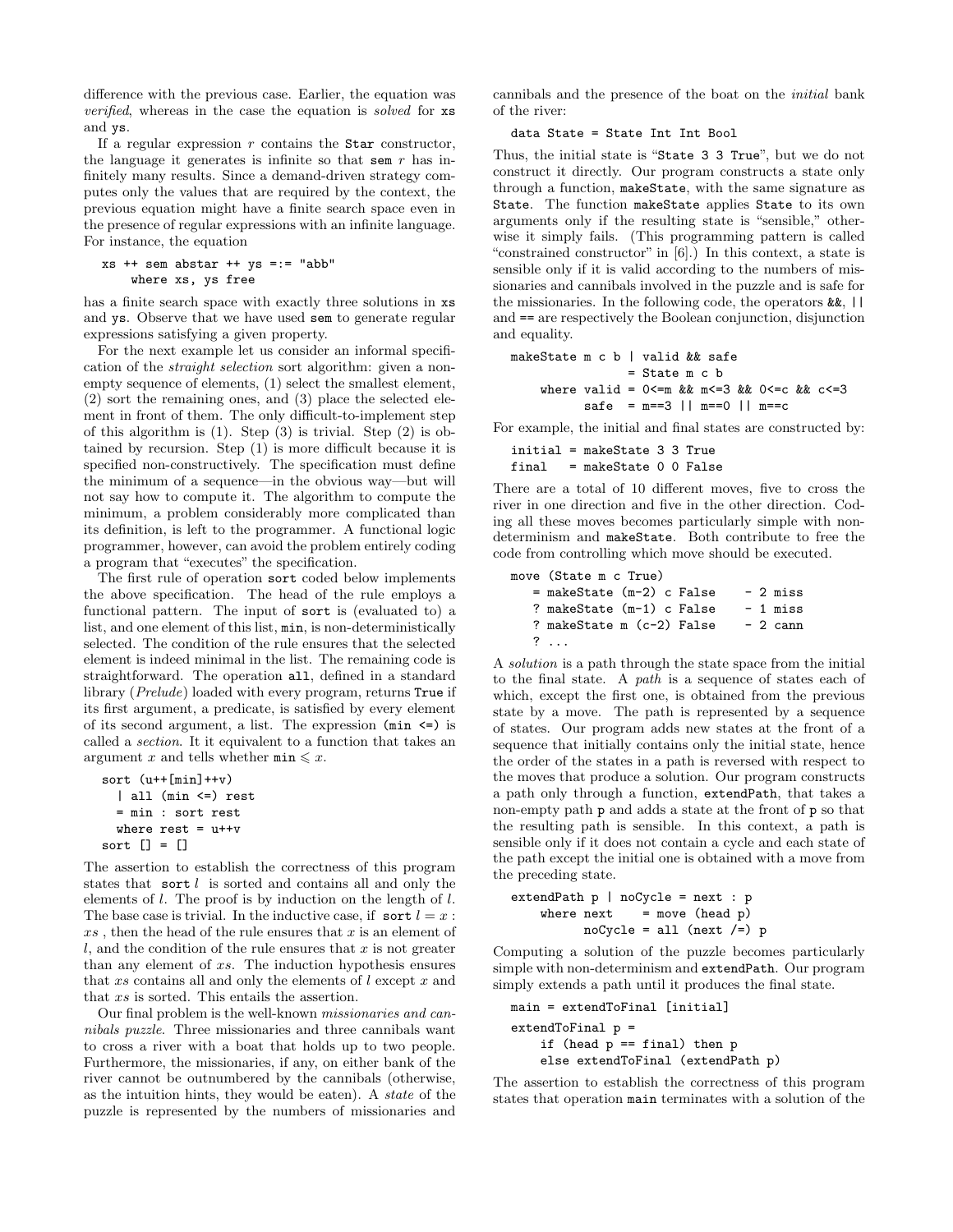puzzle if and only if the puzzle has a solution. We discuss the properties of the program that inspire confidence in its correctness and would be key to a more rigorous proof.

The program maintains two invariants: (1) Every state constructed during an execution does not violate the problem's constraints, and (2) the value returned by every invocation of operation extentToFinal is a path in the state space. Invariant (1) stems from the fact that a state is constructed only by operation makeState, which ensures the legality of a state through conditions valid and safe. Invariant (2) stems from invariant (1) and the fact that a path is constructed only by operation extendPath, which ensures that the sequence of states it returns is indeed a path since only states originating from valid moves are added to a path. Operation extendToFinal keeps extending its argument, a path, unless the last inserted state is the goal, in which case it returns its argument. Operation extendToFinal is invoked by main with the initial state. Hence, if operation extendToFinal successfully terminates, it returns a solution of the problem. Operation extendPath invokes operation move, which is non-deterministic. The completeness of the evaluation strategy ensures that every move available in a state is chosen. Hence, if the problem has a solution, extendToFinal, and consequently main, will return this solution.

A further property of the program is that any solution returned by extendToFinal contains no repeated states. This condition stems from the fact that the paths returned by extendToFinal are constructed by operation extendPath which, through condition noCycle, fails to insert a state in a path that already contains that state.

## **5. LOOKING BEHIND**

A motivation behind the emergence of functional logic programming was the desire to unify the two most prominent branches of the declarative paradigms, functional and logic programming. Much progress has been made toward this goal, and in the process the goal has somewhat changed. Unification in the form of a single common language accepted and used by the two communities, as perhaps some of us may have envisioned, does not appear near. It may be difficult to understand all the reasons of this development, but investments, personal preferences, and specialization are certainly contributing factors. However, each community has become much more aware of the other, there are conferences in which papers from each paradigm are understood and equally enjoyed by all the participants, and efforts such as introducing logic variables in functional languages [15] and functions in logic languages [14] are indisputable evidence that the gap between the two paradigms has been narrowed. More interestingly, functional logic programming has become a paradigm in its own right with results whose depth and solidity rival those of the other declarative paradigms.

We sketched the concepts of Curry and used it for concrete examples. Curry is currently the only functional logic language which is based on strong theoretical foundations (e.g., sound, complete, and optimal evaluation strategies [4, 5]) and has been used for a variety of projects, such as web-based information systems, embedded systems programming and e-learning systems [24, 25]. Curry has been also used from the very beginning to teach functional and logic programming concepts with a single programming language [20]. Nevertheless, there are various other languages with similar goals. We briefly discuss some of them and relate them to Curry.

The language  $T O Y$  [30] has strong connections to Curry since it is based on similar foundations. In contrast to Curry, it supports more advanced constraint structures (e.g., disequality constraints) but misses application-oriented libraries so that it has not been used for application programming. This is also the case for Escher [29], a functional logic language where functions are deterministically evaluated in a demand-driven manner and logic features are modelled by simplification rules for logical expressions.

The language Oz [38] is based on a computation model that extends concurrent constraint programming with features for distributed programming and stateful computations. It supports functional notation, but operations used for goal solving must be defined with explicit disjunctions. Thus, functions used to solve equations must be defined differently from functions to rewrite expressions.

Since functions can be considered as specific relations, there are also approaches to extend logic languages with features for functional programming by adding syntactic sugar for functional notation. For instance, [14] proposes to add functional notation to Ciao-Prolog which is translated by a preprocessor into Prolog. The functional logic language Mercury [39] restricts logic programming features in order to provide a highly efficient implementation. In particular, operations must have distinct modes so that their arguments are either completely known or unbound at call time. This inhibits the application of typical logic programming techniques, e.g., computing with structures that are only partially known, so that some programming techniques for functional logic programming [6, 26] cannot be applied with Mercury. This condition has been relaxed in the language HAL [18] which adds constraint solving possibilities. However, both languages are based on a strict operational semantics that does not support optimal evaluation as in functional programming.

Some of the concepts and techniques developed for functional logic programming have migrated to other areas of computer science. A success story is Tim Sheard's Ωmega system [36]. Ωmega is a type systems with an infinite hierarchy of computational levels that combines programming and reasoning. At the value level computation is performed by reduction. At all higher levels computation is performed by narrowing in the inductively sequential [2] systems using definitional trees to execute only needed steps.

## **6. LOOKING AHEAD**

Will functional logic programs ever execute as efficiently as imperative programs? We do not have the final answer, but the future is promising. Needed narrowing, the strategy for a core functional logic language, exhibits two distinct aspects of non-determinism: *don't care* and *don't know* choices. Don't care choices occur in some function calls when more than one subexpression needs to be evaluated, such as when both arguments of an equation or of an arithmetic binary operation are demanded. Because the language is free of side effects, we do not care which argument is evaluated first. Therefore, it is viable to evaluate both arguments concurrently. A small amount of synchronization may be necessary to determine when the evaluation of a set of don't care choices is completed and to instantiate variables shared by these choices.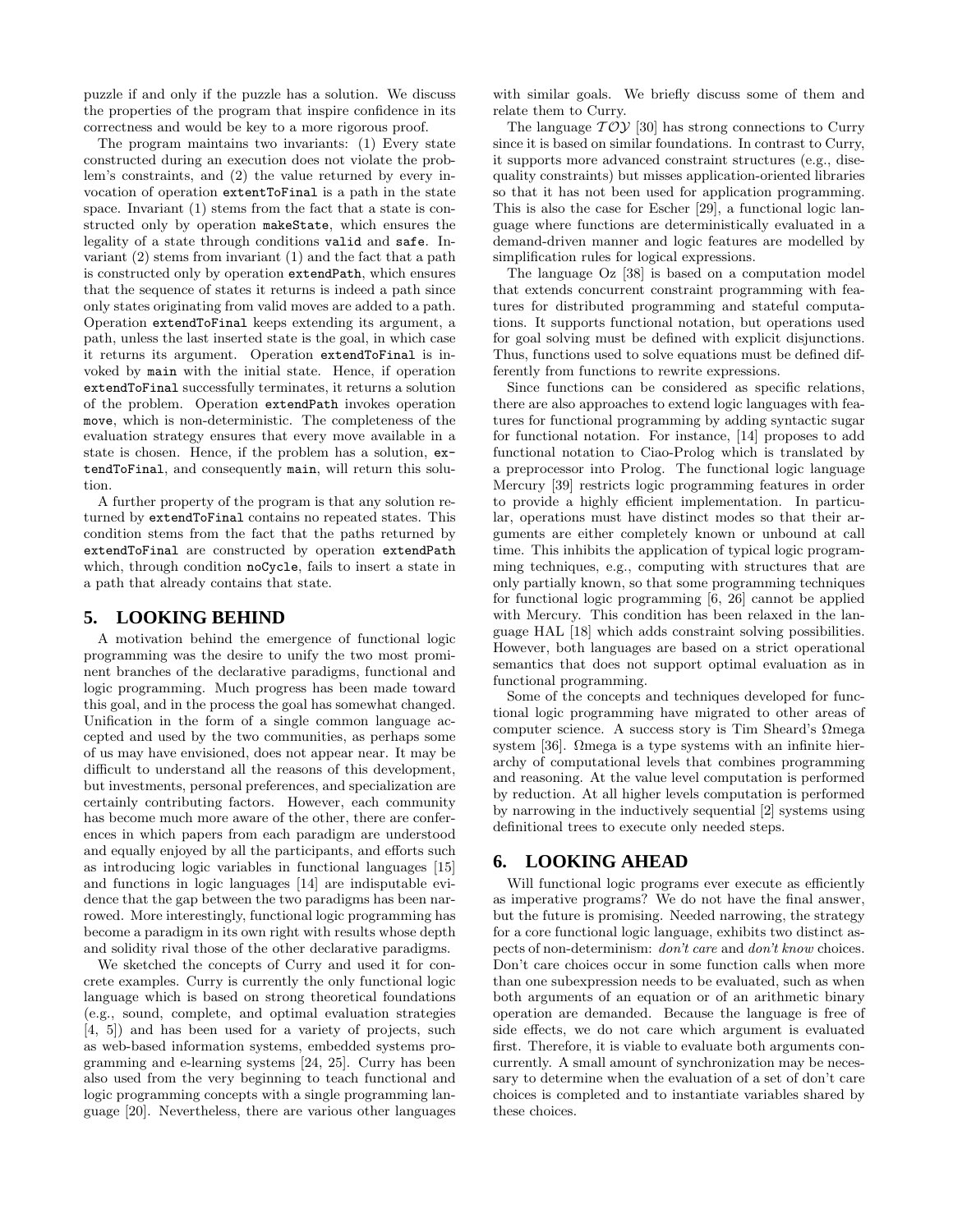Don't know choices occur in some function calls when more than one alternative is available, such as when a free variable argument is instantiated with different values and/or when an expression is reduced by different rules. Since we don't know in advance which alternative(s) will produce a solution (if we did, we would have coded a program that selects these alternatives only), all the alternatives must be sampled to ensure the completeness of the computation. Because each alternative is independent of any other alternative, in this situation too, the order of execution of the alternatives is irrelevant. As a consequence, both don't care and don't know choices can be executed concurrently. This is one area where the abstraction from the evaluation order pays off. For many problems, in particular non-numeric ones, functional logic programs have a degree of parallelism that is potentially higher than corresponding imperative programs. Future research will investigate this potential and attempt to exploit it for faster execution of functional logic programs.

The most important aids to the development of real applications, after a solid and efficient compiler, are a set of libraries for application programming and environments and tools that support program development and maintenance. Promising work has been started in both areas. Functional logic programming supports abstractions that lead to highlevel, declarative programming interfaces. Libraries with interfaces with these characteristics ease the construction of reliable applications in various application areas, as shown by the various libraries developed for Curry (see Section 2). The formal foundations of functional logic languages are also useful for the development of environments and tools for reasoning about programs. Developments in these areas include tools for program analysis [23], verification [16], partial evaluation [1], profiling [11], debugging [10], and testing [17].

These initial efforts demonstrate the suitability of functional logic programming techniques for application programming. Some applications have been successfully developed, as already mentioned above. Due to the availability of Curry implementations with support for meta-programming, most of the current tools are implemented in Curry. These applications demonstrate the potential of functional logic programming. Future research and development in these areas will promote and ease the use of functional logic programs in practice.

The major asset of functional logic programming is the amalgamation of functional and logic programming features. Logic programming emphasizes non-determinism, whereas functional programming is deterministic, that is, the input of a computation completely determines the output. This dichotomy creates a conflict when it is desirable to reason "functionally" about non-deterministic computations, for example, to select a minimal or maximal value among a set of results of a non-deterministic computation, or to print all these results in some order. Curry provides some features to encapsulate non-deterministic computations. For example, the set of results of a non-deterministic computation can be collected in some data structure and processed in its entirety. These features are useful and are used in some applications [13, 31] but have limitations. Future research on the theory of these features and on their implementation should ease the encoding of complex problems into relatively simple functional logic programs.

# **7. CONCLUSION**

Declarative languages describe programming tasks through high-level, concise and executable abstractions. Other paradigms offer similar abstractions, but to a lesser degree. Compared to purely functional languages, functional logic languages allow non-deterministic descriptions with partial information that simplify encoding some problems into programs. Compared to purely logic languages, functional logic languages allow functional composition, which improves code modularity, reuse and efficiency of execution.

Functional logic programs have the flavor of executable specifications or high-level descriptions. Correctness proofs for these programs are simpler than those in other programming paradigms. These executable specifications are a good solution of some programming problems, for example, when the execution is efficient or when no other algorithm is known. Of course, the performance of this specificationoriented approach may not be satisfactory for some problems. Even in this situation, the effort to develop an initial prototype is not wasted. First, building one or more prototypes is a reasonable step for many software artifacts since a prototype clarifies problems and allows experimentation at a reduced cost. Second, a prototype can be refined with the introduction of more efficient data structures (e.g., replace a list with a tree) or more efficient algorithms (e.g., replace linear search with binary search). Since declarative languages also allow the implementation of efficient data structures [33], the stepwise improvement of a prototype can be done without changing the implementation language. This methodology has the advantage that the initial prototype serves as a specification for verifying the improved program and/or as an oracle for testing it.

Last but not least, programming in a functional logic language is fun. As we move through the evolution of programming languages sketched in the introduction, we find that programming problems become easier and solutions more reliable. Evaluating an arithmetic expression directly through its standard notation without using registers, temporaries and stacks is safer and more convenient. Structuring programs without labels and *gotos* is more elegant and increases the confidence in the correctness of the result. Legitimate concerns about the efficiency of these revolutionary innovations were raised at the times of their introductions. History repeats itself. Programming with non-determinism is exhilarating when a potentially difficult task is replaced by an almost effortless choice followed by a much simpler constraint. In our examples, this was to determine whether a string belongs to the language defined by a regular expression, or to find the minimum of a sequence, or to produce the solution of a puzzle without any concern for selecting the moves. This approach is not always the best one in practice. For example, the non-deterministic choice of the minimum of a list may have to be replaced by an algorithm that is much faster for the computer to execute and much slower for the programmer to code and verify. But also in these cases, there is understanding and value in the prototypical implementation and satisfaction in its simplicity and elegance.

## *Acknowledgments.*

This work was partially supported by the German Research Council (DFG) grant Ha 2457/5-2, the DAAD grants D/06/29439 and D/08/11852, and the NSF grants CCR-0110496 and CCR-0218224.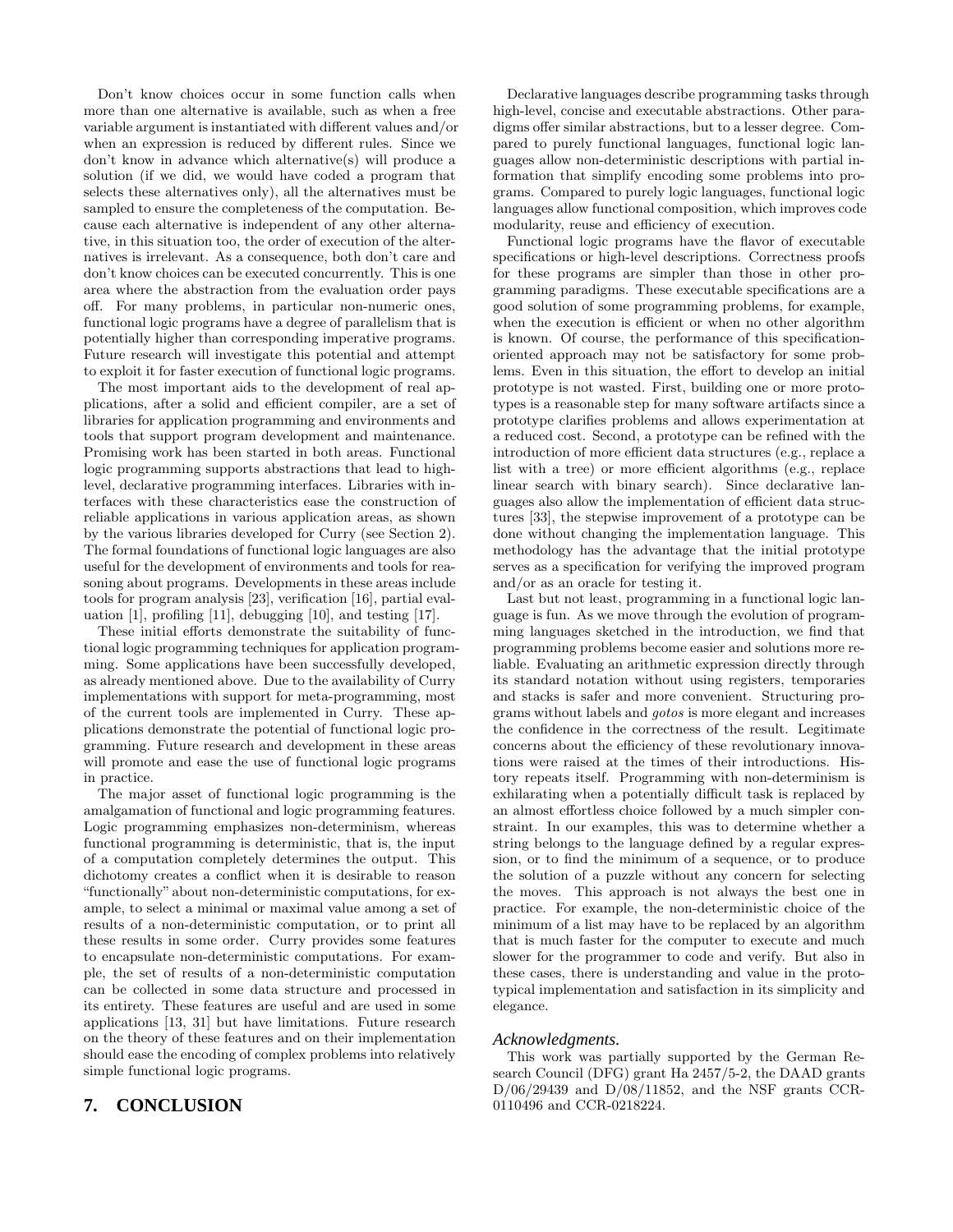# **8. REFERENCES**

- [1] E. Albert, M. Hanus, and G. Vidal. A practical partial evaluator for a multi-paradigm declarative language. *Journal of Functional and Logic Programming*, 2002(1), 2002.
- [2] S. Antoy. Definitional trees. In *Proc. of the 3rd International Conference on Algebraic and Logic Programming*, pages 143–157. Springer LNCS 632, 1992.
- [3] S. Antoy. Constructor-based conditional narrowing. In *Proc. of the 3rd International ACM SIGPLAN Conference on Principles and Practice of Declarative Programming (PPDP 2001)*, pages 199–206. ACM Press, 2001.
- [4] S. Antoy. Evaluation strategies for functional logic programming. *Journal of Symbolic Computation*, 40(1):875–903, 2005.
- [5] S. Antoy, R. Echahed, and M. Hanus. A needed narrowing strategy. *Journal of the ACM*, 47(4):776–822, 2000.
- [6] S. Antoy and M. Hanus. Functional logic design patterns. In *Proc. of the 6th International Symposium on Functional and Logic Programming (FLOPS 2002)*, pages 67–87. Springer LNCS 2441, 2002.
- [7] S. Antoy and M. Hanus. Declarative programming with function patterns. In *Proceedings of the International Symposium on Logic-based Program Synthesis and Transformation (LOPSTR'05)*, pages 6–22. Springer LNCS 3901, 2005.
- [8] S. Antoy and M. Hanus. Overlapping rules and logic variables in functional logic programs. In *Proceedings of the 22nd International Conference on Logic Programming (ICLP 2006)*, pages 87–101. Springer LNCS 4079, 2006.
- [9] M. Bezem, J. W. Klop, and R. de Vrijer (eds.). *Term Rewriting Systems*. Cambridge University Press, 2003.
- [10] B. Brassel, S. Fischer, M. Hanus, F. Huch, and G. Vidal. Lazy call-by-value evaluation. In *Proc. of the 12th ACM SIGPLAN International Conference on Functional Programming (ICFP 2007)*, pages 265–276. ACM Press, 2007.
- [11] B. Braßel, M. Hanus, F. Huch, J. Silva, and G. Vidal. Run-time profiling of functional logic programs. In *Proceedings of the International Symposium on Logic-based Program Synthesis and Transformation (LOPSTR'04)*, pages 182–197. Springer LNCS 3573, 2005.
- [12] B. Braßel, M. Hanus, and M. Müller. High-level database programming in Curry. In *Proc. of the Tenth International Symposium on Practical Aspects of Declarative Languages (PADL'08)*, pages 316–332. Springer LNCS 4902, 2008.
- [13] B. Braßel and F. Huch. On a tighter integration of functional and logic programming. In *Proc. APLAS 2007*, pages 122–138. Springer LNCS 4807, 2007.
- [14] A. Casas, D. Cabeza, and M.V. Hermenegildo. A syntactic approach to combining functional notation, lazy evaluation, and higher-order in LP systems. In *Proc. of the 8th International Symposium on Functional and Logic Programming (FLOPS 2006)*, pages 146–162. Springer LNCS 3945, 2006.
- [15] K. Claessen and P. Ljunglöf. Typed logical variables in

Haskell. In *Proc. ACM SIGPLAN Haskell Workshop*, Montreal, 2000.

- [16] J.M. Cleva, J. Leach, and F.J. López-Fraguas. A logic programming approach to the verification of functional-logic programs. In *Proceedings of the 6th International ACM SIGPLAN Conference on Principles and Practice of Declarative Programming*, pages 9–19. ACM Press, 2004.
- [17] S. Fischer and H. Kuchen. Systematic generation of glass-box test cases for functional logic programs. In *Proceedings of the 9th ACM SIGPLAN International Conference on Principles and Practice of Declarative Programming (PPDP'07)*, pages 75–89. ACM Press, 2007.
- [18] M.J. García de la Banda, B. Demoen, K. Marriott, and P.J. Stuckey. To the gates of HAL: A HAL tutorial. In *Proc. of the 6th International Symposium on Functional and Logic Programming (FLOPS 2002)*, pages 47–66. Springer LNCS 2441, 2002.
- [19] J.C. González-Moreno, M.T. Hortalá-González, F.J. López-Fraguas, and M. Rodríguez-Artalejo. An approach to declarative programming based on a rewriting logic. *Journal of Logic Programming*, 40:47–87, 1999.
- [20] M. Hanus. Teaching functional and logic programming with a single computation model. In *Proc. Ninth International Symposium on Programming Languages, Implementations, Logics, and Programs (PLILP'97)*, pages 335–350. Springer LNCS 1292, 1997.
- [21] M. Hanus. Type-oriented construction of web user interfaces. In *Proceedings of the 8th ACM SIGPLAN International Conference on Principles and Practice of Declarative Programming (PPDP'06)*, pages 27–38. ACM Press, 2006.
- [22] M. Hanus. Multi-paradigm declarative languages. In *Proceedings of the International Conference on Logic Programming (ICLP 2007)*, pages 45–75. Springer LNCS 4670, 2007.
- [23] M. Hanus. Call pattern analysis for functional logic programs. In *Proceedings of the 10th ACM SIGPLAN International Conference on Principles and Practice of Declarative Programming (PPDP'08)*, pages 67–78. ACM Press, 2008.
- [24] M. Hanus and K. Höppner. Programming autonomous robots in Curry. *Electronic Notes in Theoretical Computer Science*, 76, 2002.
- [25] M. Hanus and F. Huch. An open system to support web-based learning. In *Proc. 12th International Workshop on Functional and (Constraint) Logic Programming (WFLP 2003)*, pages 269–282, 2003.
- [26] M. Hanus and C. Kluß. Declarative programming of user interfaces. In *Proc. of the 11th International Symposium on Practical Aspects of Declarative Languages (PADL'09)*, pages 16–30. Springer LNCS 5418, 2009.
- [27] M. Hanus (ed.). Curry: An integrated functional logic language (vers. 0.8.2). Available at http://www.curry-language.org, 2006.
- [28] H. Hussmann. Nondeterministic algebraic specifications and nonconfluent term rewriting. *Journal of Logic Programming*, 12:237–255, 1992.
- [29] J. Lloyd. Programming in an integrated functional